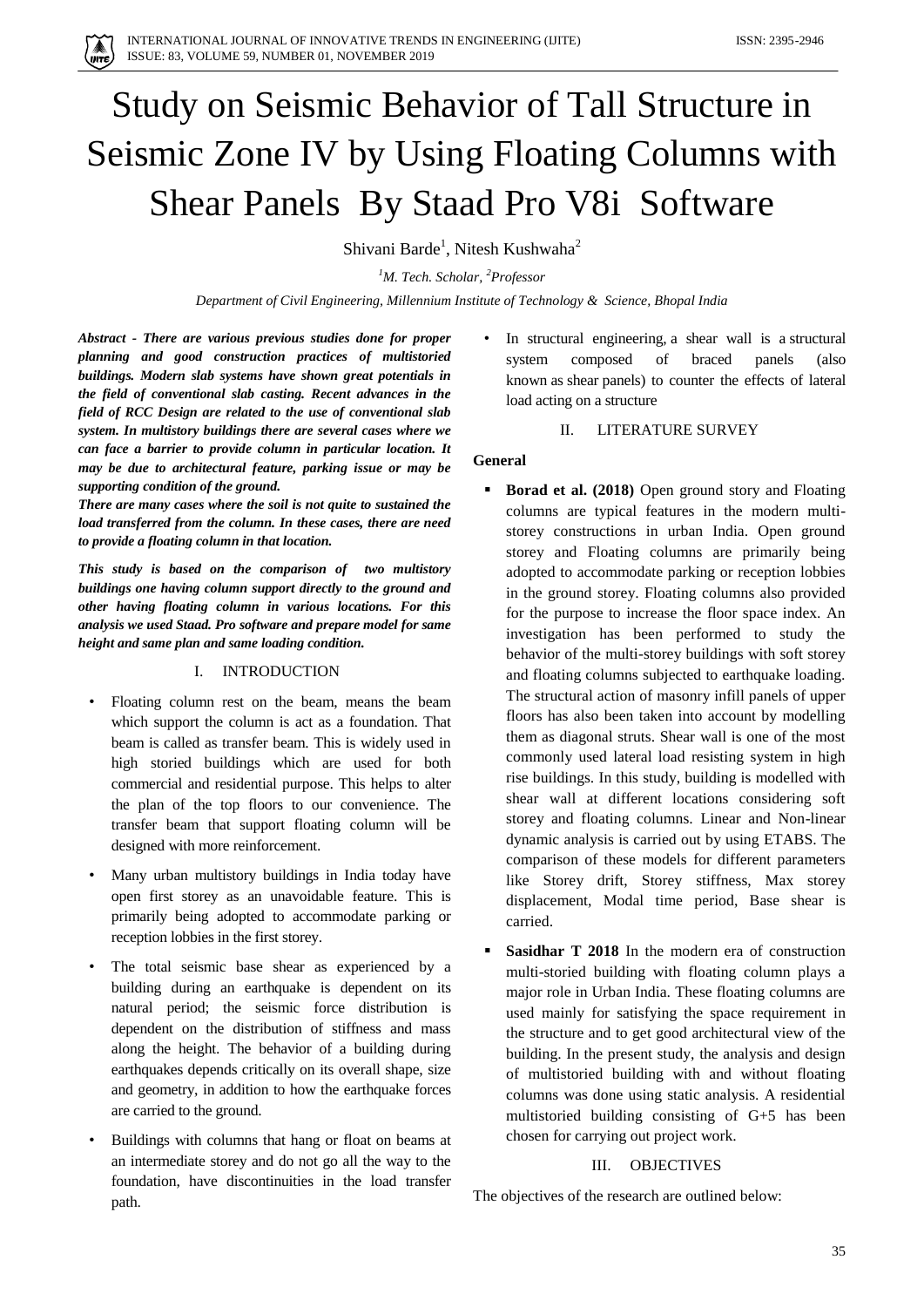Present work is comparative study of the behavior of multistory buildings with and without floating columns with Conner shear panels under same loading condition for both buildings. Both buildings are analysis for wind load and seismic loading condition.

#### IV. METHODOLOGY

In this study the behavior of building frame with and without floating column is studied under static load, Dynamic load and seismic loading condition. The Response Spectrum method is adopted for dynamic analysis in the

#### STAAD. Pro.

Two 11 story two bay 3D building frame with and without floating columns are analyzed for static loading using the present FEM code and for dynamic loading using Response Spectrum method. For analysis of the commercial software *STAAD Pro*. For this study we design a 9- story building tower with all columns supporting to the ground and another same building is design with floating columns. These columns are supported by a shear wall provided in place of brick.



Fig. 4.1 Geometry of the 2-dimensional framework. Dimensions are in meter

#### **4.3 analysis**

In this example two concrete frames with and without floating column having same material property and dimension are analyzed under same loading condition.



Fig. 4.7 –STAAD Generated 3D Rendered model of building having shear wall and floating columns.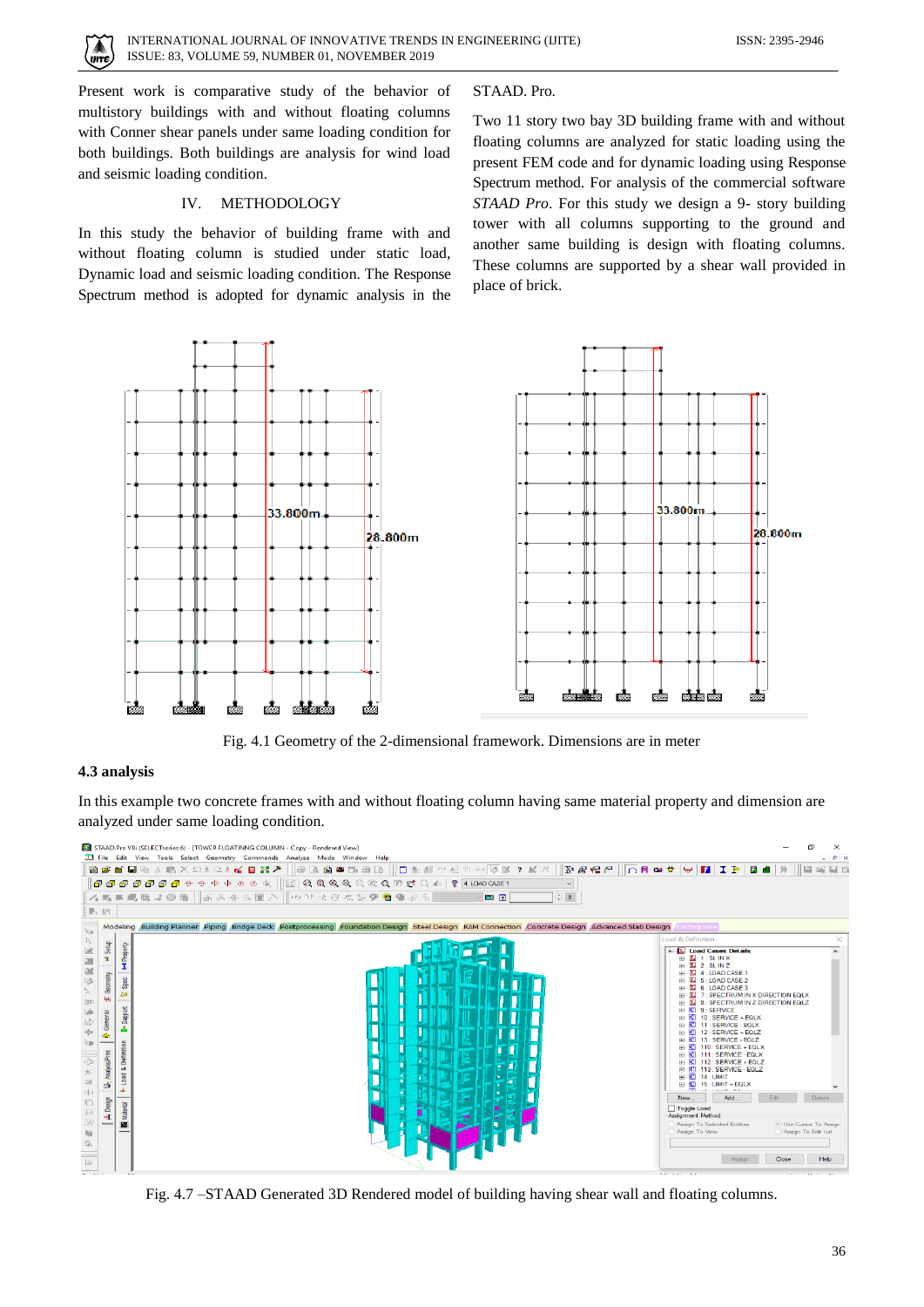#### INTERNATIONAL JOURNAL OF INNOVATIVE TRENDS IN ENGINEERING (IJITE) ISSN: 2395-2946 ISSUE: 83, VOLUME 59, NUMBER 01, NOVEMBER 2019

| STAAD.Pro V8i (SELECTseries 6) - [tower-c - Rendered View]<br>T File Edit View Tools Select Geometry Commands Analyze Mode Window Help                                                                                                                                                                                                                                                                                                                                                                                                                                | X<br>$  \approx$                                                                                                                                                                                                                                                                                                                                                                                                                                                                                                                                                                                                                                                         |
|-----------------------------------------------------------------------------------------------------------------------------------------------------------------------------------------------------------------------------------------------------------------------------------------------------------------------------------------------------------------------------------------------------------------------------------------------------------------------------------------------------------------------------------------------------------------------|--------------------------------------------------------------------------------------------------------------------------------------------------------------------------------------------------------------------------------------------------------------------------------------------------------------------------------------------------------------------------------------------------------------------------------------------------------------------------------------------------------------------------------------------------------------------------------------------------------------------------------------------------------------------------|
| $  \oplus\texttt{b}\oplus\texttt{b}\oplus\texttt{b}   $ $\Box$ $\oplus$ all $\lnot$ $\oplus$ $\lnot$ $\lnot$ $\lnot$ $\lnot$ $\lnot$ $\lnot$ $\lnot$ $\lnot$ $\lnot$ $\lnot$ $\lnot$<br>医腐殖剂<br>管房■■图》画※으±으±1☆■晶プ│                                                                                                                                                                                                                                                                                                                                                    | ▐ດฅ๑♥ ₩ M IÞ Q∎ Я<br>暗目面<br>11 E                                                                                                                                                                                                                                                                                                                                                                                                                                                                                                                                                                                                                                         |
| $\parallel$ 6 6 6 6 6 6 6 6 + 0 + 0 0 4 $\parallel$ [3] Q & & Q Q Q & Q If $\triangle$ Q $\parallel$ 8 $\parallel$ 1.1040 [ASE ]<br>$\checkmark$                                                                                                                                                                                                                                                                                                                                                                                                                      |                                                                                                                                                                                                                                                                                                                                                                                                                                                                                                                                                                                                                                                                          |
| 右路帯■職は@囲  ぶぶ#G囲入  150吋☆@な≫ዎ售●♂% <br>$\frac{\Delta}{\nu}$ $\frac{\Delta}{\Delta}$<br>$\Box$ ?                                                                                                                                                                                                                                                                                                                                                                                                                                                                          |                                                                                                                                                                                                                                                                                                                                                                                                                                                                                                                                                                                                                                                                          |
| 長路                                                                                                                                                                                                                                                                                                                                                                                                                                                                                                                                                                    |                                                                                                                                                                                                                                                                                                                                                                                                                                                                                                                                                                                                                                                                          |
| Modeling Building Planner Piping Bridge Deck Postprocessing Foundation Design Steel Design RAM Connection Concrete Design Advanced Slab Design<br>$\mathbb{R}_{\Theta}$                                                                                                                                                                                                                                                                                                                                                                                               | Earthquake                                                                                                                                                                                                                                                                                                                                                                                                                                                                                                                                                                                                                                                               |
| $\mathbb{R}$                                                                                                                                                                                                                                                                                                                                                                                                                                                                                                                                                          | Load & Definition<br>x                                                                                                                                                                                                                                                                                                                                                                                                                                                                                                                                                                                                                                                   |
| Setup<br>Property<br>$\mathbb{R}$<br>x.<br>圖<br>$\mathbf{I}$<br><b>SK</b><br>Geometry<br>$\heartsuit$<br>Spec<br>$\lambda$<br>bò.<br>兩<br>厦<br>Support<br>General<br>$\mathbb{N}^{\mathbb{N}}_{\mathbb{N}}$<br>÷<br>Æ,<br><b>N</b><br>Definition<br>Analysis/Print<br>л<br>$\begin{tabular}{ c c } \hline \quad \quad & \quad \quad & \quad \quad \\ \hline \quad \quad & \quad \quad & \quad \quad \\ \hline \quad \quad & \quad \quad & \quad \quad \\ \hline \quad \quad & \quad \quad & \quad \quad \\ \hline \end{tabular}$<br>T<br>$\bullet$<br>当国<br>Load<br>ś | <b>E.</b> [L] Load Cases Details<br>$H - \overline{L}$ 1: SLINX<br>$H - \overline{L}$ 2: SL IN Z<br><b>F-D</b> 4: LOAD CASE 1<br>$\overline{L}$ $\overline{L}$ 5: LOAD CASE 2<br>$\mathbf{L}$ $\mathbf{L}$ 6: LOAD CASE 3<br><b>LE 7: SPECTRUM IN X DIRECTION EQLX</b><br>۰m<br>8 : SPECTRUM IN Z DIRECTION EQLZ<br><b>FILE</b> 9: SERVICE<br>10: SERVICE + EQLX<br>- ICI<br><b>C</b> 11: SERVICE - EQLX<br>12 : SERVICE + EQLZ<br>- ICI<br>13: SERVICE - EQLZ<br>肁<br>- ICI<br>110 : SERVICE + EQLX<br>- ICI<br>mi⊹ <mark>iC</mark> I 111:SERVICE - EQLX<br>- ICI<br>112 : SERVICE + EQLZ<br>C 113: SERVICE - EQLZ<br>$E - C$ 14 : LIMIT<br><b>E-C</b> 15: LIMIT + EQLX |
| $\Box   \Box$<br>Design<br>O<br>$\overline{\mathbf{a}}$<br>Materi<br>$\overline{\gamma\gamma}$<br>÷Ē.<br>$\overline{\mathbb{Q}}$<br>霞<br>胎<br>$Q_0$<br>$\mid \stackrel{\iota}{\rightleftarrows}$                                                                                                                                                                                                                                                                                                                                                                      | Add.<br>Edit.<br>New<br>Delete.<br>Toggle Load<br>Assignment Method<br>Assign To Selected Entities<br><b>ID</b> Use Cursor To Assign<br>Assign To View<br>Assign To Edit List<br>Help<br>Close<br>Assian                                                                                                                                                                                                                                                                                                                                                                                                                                                                 |
| For Help, press F1                                                                                                                                                                                                                                                                                                                                                                                                                                                                                                                                                    | Modeling Mo<br>Input Units: N-mm                                                                                                                                                                                                                                                                                                                                                                                                                                                                                                                                                                                                                                         |

Fig. 4.8 –STAAD Generated 3D Rendered model of building without shear wall and floating columns.

## V. RESULTS

# **5.1 COMAPRISION BETWEEN BUILDING TOWERS WITH AND WITHOUT FLOATING COLUMNS.**

After finishing comparative study of the building's towers with and without floating columns a comparison is made on the basis of following points given bellow. Then final result is obtained by reading these tables.

- (1) MAXIMUM BENDING MOMENT
- (2) MAXIMUM SHARE FORCE
- (3) AXIAL LOAD ON COLUMNS FOOTING
- (4) NODAL DISPLACEMENT OF BEAMS
- (5) VOLUME OF STEEL AND VOLUME OF CONCRETE

STAAD.Pro V8i (SELECTseries 6) - TOWER FLOATINNG COLUMN - Copy anuaurono sustate isoto Select Results Report Mode Window Help<br>File Edit View Tools Select Results Report Mode Window Help<br><sup>"</sup>阎母自己怎么回入으纟으<mark>纟《日語》|</mark>│ <mark>③Q 国中西</mark>國 │ │ □ 色部 → 선 ㄱ H4 ≫ ※ ? *監 <* / File Edit View ▓░▓░▓▞░▓░▓░▓░▓░▓░▓░▓░▓░▓░  $\boxed{\hspace{-0.2cm} \hspace{0.2cm} \mathcal{O} \hspace{0.2cm} \mathcal{O} \hspace{0.2cm} \mathcal{O} \hspace{0.2cm} \mathcal{O} \hspace{0.2cm} \mathcal{O} \hspace{0.2cm} \mathcal{O} \hspace{0.2cm} \mathcal{O} \hspace{0.2cm} } } \hspace{0.2cm} \mathcal{O} \hspace{0.2cm} \mathcal{O} \hspace{0.2cm} \mathcal{O} \hspace{0.2cm} \mathcal{O} \hspace{0.2cm} \mathcal{O} \hspace{0.2cm} } \hspace{0.2cm$  $\vee$ KSBQQJ@B||K&∯GBA||₩₩⋨®K%99904%|  $\Box$   $\Box$  $\frac{1}{\pi}$  : 11.26 Modeling Building Planner Piping Bridge Deck Postprocessing Foundation Design Steel Design RAM Connection Concrete Design Advanced Slab Design 10 日暮 10 10 日半三五十一 伊格布西 入房路图路 乡地 **IFFI TOWER FLOATINNG COLUMN - Cop** Node 4 4 > | > | All A Summar Beam LIC  $\frac{1}{0}$  00  $\frac{m}{0.00}$ ad<br>0.00  $\overline{0}$ AD  $\overline{0}$  $\frac{d}{0.00}$  $0.000$ <br>0.000<br>0.000<br>0.000<br>0.000  $\begin{array}{c} 0.000 \\ 0.000 \\ 0.000 \\ 0.000 \\ 0.000 \\ 0.000 \end{array}$  $\begin{array}{c} 0.000 \\ 0.000 \\ 0.000 \\ 0.000 \\ 0.000 \\ \end{array}$  $0.000$ <br>0.000<br>0.000<br>0.000 LOAD C  $0.00$  $0.000$  $0.000$ <br> $0.000$ <br> $0.000$ <br> $0.000$  $0.000$ <br> $0.000$ <br> $0.000$ <br> $0.000$ **Date**  $\overline{2}$ 0.00  $0.000$  $0.001$ <br> $0.001$  $0.000$ <br> $0.000$ **Animation** E **ET** Reports 4 4 F F M Relative Displacement (Max Relative Displacements) Resultant<br>
mm<br>
0.000<br>
0.034 LIC DAD 0  $\frac{8000}{0.001}$ **Fa Dynamics**  $\frac{1}{1.50}$  $0.000$ 0.05 0.08  $0.059$ <br> $0.000$  $0.094$ <br> $0.000$ <br> $0.000$ 0.000  $0.073$ 510AD CA  $\begin{array}{r} 0.000 \\ 0.000 \\ 0.000 \\ -0.000 \\ 0.000 \\ 0.000 \\ 0.000 \\ 0.000 \\ \hline \end{array}$  $\frac{5.000}{2.750}$  $0.005$ <br>0.005  $0.006$  $0.007$ <br>0.019  $0.014$  $0.015$ <br> $0.000$ Ļ  $0.015$ 0.021<br>0.000 ٦.  $\overline{16}$  - Di Load 6 : LOAD CASE 3 lick to toggle celection)

Fig. 5.6 – STAAD. Pro Model showingNodal displacement in Building without floating columns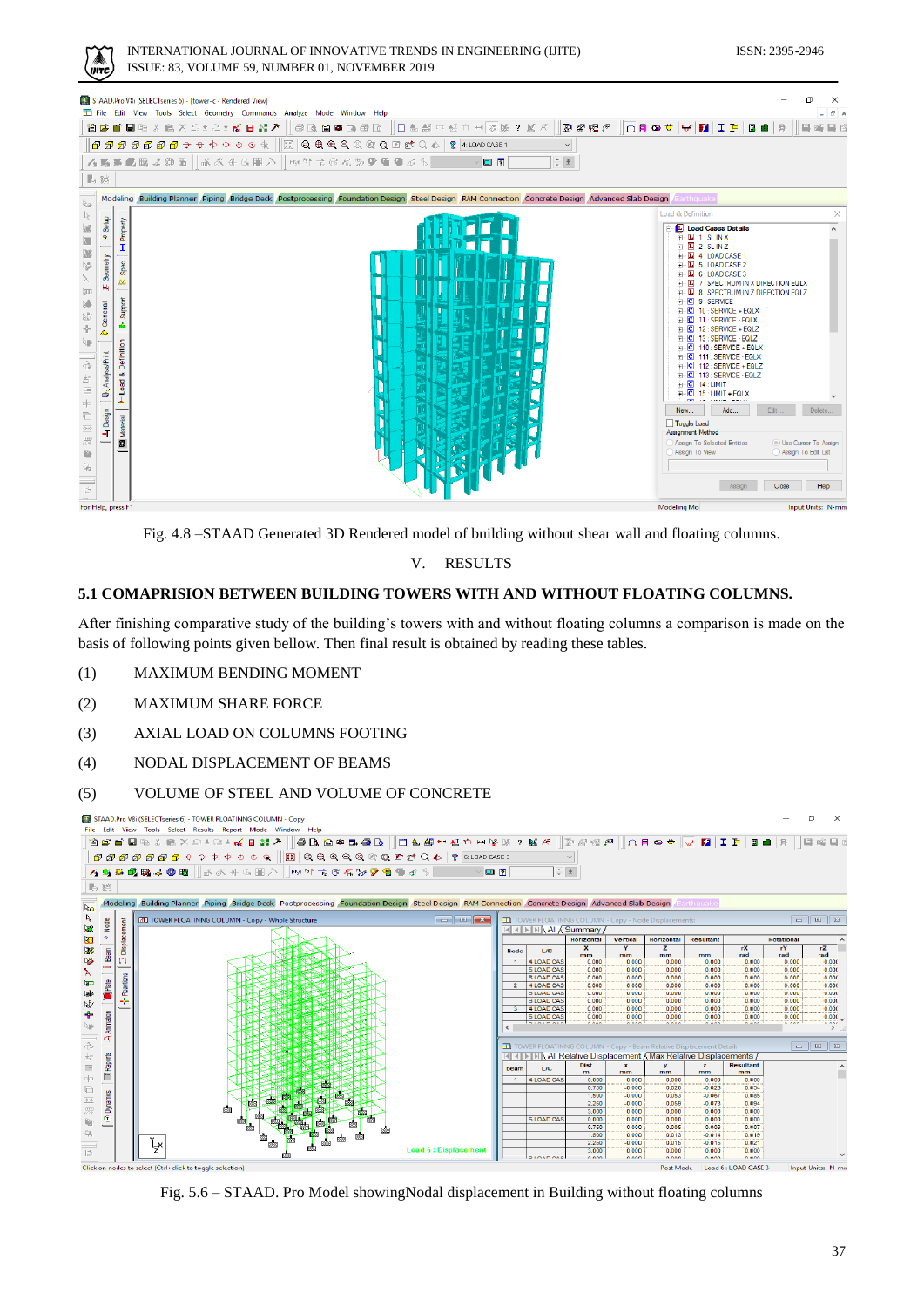$I(SSN: 2395-2946)$ 

| INTERNATIONAL JOURNAL OF INNOVATIVE TRENDS IN ENGINEERING (IJITE |
|------------------------------------------------------------------|
| ISSUE: 83, VOLUME 59, NUMBER 01, NOVEMBER 2019                   |

|  | STAAD.Pro V8i (SELECTseries 6) - tower-c<br>File Edit View Tools Select Results Report Mode Window Help                                                                                                                                                                                                                                                                                                                                                                                                                                                                                                                                                                                                                                                                                                                                                                                                                                                                                                                                                                                                                                                                                                                                                                                                                                                                                                                                                                                                                                                                                                                                                                                                                                                                                                                                                                                                                                                                                                                                                                                                                                                                                                                                                                                                                                                                                                                                                                                                                                                                                                                                                                                                                                                                                                                                                                                                                                                                                                                                                                                                                                                                                                                                                                                                                                                                                                                                                                                                                                                                                                                                                                                                                                                                                                                                                                                                                                                                                                                                                                                                                                                                                                                                                                                                                                                                                                                                                                                                                                                                                                                                                                                                                                                                                                                                                                                                                                                                                                                                                                                                                                                                                                                                                                                                                                                                                                                                                                                                                                                                                                                                                                                                                                                                                                                                                                                                                                                                                                                                                                                                                                                                                                                                                                                                                                                                                                                                                                                                                                                                                                                                                                                                                                                                                                                                                                                                                                                                                                                                                                                                                                                                                                                                                                                                                                                                                                                                                                                                                                                                                                                                                                                                                                                                                                                                                                                                                                                                                                                                                                                                                                                                                                                                                                                                                                                                                                                                                                                                                                                                                                                                                                                                                                                                                                                                                                                                                                                                                                                                                                                                                                                                                                                                                                                                                                                                                                                                                                                                                                                                                                                                                                                                                                                                                                                                                                                                                                                                                                                                                                                                                                                                                                                                                                                                                                                                                                                                                                                                                                                                                                                                                                                                                                                                                                                                                               |  |  |  |  |  |  |  |  |      |
|--|-----------------------------------------------------------------------------------------------------------------------------------------------------------------------------------------------------------------------------------------------------------------------------------------------------------------------------------------------------------------------------------------------------------------------------------------------------------------------------------------------------------------------------------------------------------------------------------------------------------------------------------------------------------------------------------------------------------------------------------------------------------------------------------------------------------------------------------------------------------------------------------------------------------------------------------------------------------------------------------------------------------------------------------------------------------------------------------------------------------------------------------------------------------------------------------------------------------------------------------------------------------------------------------------------------------------------------------------------------------------------------------------------------------------------------------------------------------------------------------------------------------------------------------------------------------------------------------------------------------------------------------------------------------------------------------------------------------------------------------------------------------------------------------------------------------------------------------------------------------------------------------------------------------------------------------------------------------------------------------------------------------------------------------------------------------------------------------------------------------------------------------------------------------------------------------------------------------------------------------------------------------------------------------------------------------------------------------------------------------------------------------------------------------------------------------------------------------------------------------------------------------------------------------------------------------------------------------------------------------------------------------------------------------------------------------------------------------------------------------------------------------------------------------------------------------------------------------------------------------------------------------------------------------------------------------------------------------------------------------------------------------------------------------------------------------------------------------------------------------------------------------------------------------------------------------------------------------------------------------------------------------------------------------------------------------------------------------------------------------------------------------------------------------------------------------------------------------------------------------------------------------------------------------------------------------------------------------------------------------------------------------------------------------------------------------------------------------------------------------------------------------------------------------------------------------------------------------------------------------------------------------------------------------------------------------------------------------------------------------------------------------------------------------------------------------------------------------------------------------------------------------------------------------------------------------------------------------------------------------------------------------------------------------------------------------------------------------------------------------------------------------------------------------------------------------------------------------------------------------------------------------------------------------------------------------------------------------------------------------------------------------------------------------------------------------------------------------------------------------------------------------------------------------------------------------------------------------------------------------------------------------------------------------------------------------------------------------------------------------------------------------------------------------------------------------------------------------------------------------------------------------------------------------------------------------------------------------------------------------------------------------------------------------------------------------------------------------------------------------------------------------------------------------------------------------------------------------------------------------------------------------------------------------------------------------------------------------------------------------------------------------------------------------------------------------------------------------------------------------------------------------------------------------------------------------------------------------------------------------------------------------------------------------------------------------------------------------------------------------------------------------------------------------------------------------------------------------------------------------------------------------------------------------------------------------------------------------------------------------------------------------------------------------------------------------------------------------------------------------------------------------------------------------------------------------------------------------------------------------------------------------------------------------------------------------------------------------------------------------------------------------------------------------------------------------------------------------------------------------------------------------------------------------------------------------------------------------------------------------------------------------------------------------------------------------------------------------------------------------------------------------------------------------------------------------------------------------------------------------------------------------------------------------------------------------------------------------------------------------------------------------------------------------------------------------------------------------------------------------------------------------------------------------------------------------------------------------------------------------------------------------------------------------------------------------------------------------------------------------------------------------------------------------------------------------------------------------------------------------------------------------------------------------------------------------------------------------------------------------------------------------------------------------------------------------------------------------------------------------------------------------------------------------------------------------------------------------------------------------------------------------------------------------------------------------------------------------------------------------------------------------------------------------------------------------------------------------------------------------------------------------------------------------------------------------------------------------------------------------------------------------------------------------------------------------------------------------------------------------------------------------------------------------------------------------------------------------------------------------------------------------------------------------------------------------------------------------------------------------------------------------------------------------------------------------------------------------------------------------------------------------------------------------------------------------------------------------------------------------------------------------------------------------------------------------------------------------------------------------------------------------------------------------------------------------------------------------------------------------------------------------------------------------------------------------------------------------------------------------------------------------------------------------------------------------------------------------------------------------------------------------------------------------------------------------------------------------------------------------------------------------------------------------------------------------------------------------------------------------------------------------------------------------------------------------------------------------------------------------------------------------------------------------------------------------------------------------------------------------------------------------------------------------------------------------------------------------------------------------------------------------------------------------------------------------------------------------------------------------------------------------------------------------------------------------------------------------------------------------------------------------------------------------------------------------------------------------------------------------------------------------------------------------------------------------------------------------------------------------------------------------------------------------------------------------------------------------------------------------------------|--|--|--|--|--|--|--|--|------|
|  | ◙@@ B%%@X2±C± <b>๙B₩♪∥®Q@@B@@ </b>  O&@H#nH%%? <i>MK  @@@@</i>   nF@#  <del>v</del>  @ ZE B@ 9                                                                                                                                                                                                                                                                                                                                                                                                                                                                                                                                                                                                                                                                                                                                                                                                                                                                                                                                                                                                                                                                                                                                                                                                                                                                                                                                                                                                                                                                                                                                                                                                                                                                                                                                                                                                                                                                                                                                                                                                                                                                                                                                                                                                                                                                                                                                                                                                                                                                                                                                                                                                                                                                                                                                                                                                                                                                                                                                                                                                                                                                                                                                                                                                                                                                                                                                                                                                                                                                                                                                                                                                                                                                                                                                                                                                                                                                                                                                                                                                                                                                                                                                                                                                                                                                                                                                                                                                                                                                                                                                                                                                                                                                                                                                                                                                                                                                                                                                                                                                                                                                                                                                                                                                                                                                                                                                                                                                                                                                                                                                                                                                                                                                                                                                                                                                                                                                                                                                                                                                                                                                                                                                                                                                                                                                                                                                                                                                                                                                                                                                                                                                                                                                                                                                                                                                                                                                                                                                                                                                                                                                                                                                                                                                                                                                                                                                                                                                                                                                                                                                                                                                                                                                                                                                                                                                                                                                                                                                                                                                                                                                                                                                                                                                                                                                                                                                                                                                                                                                                                                                                                                                                                                                                                                                                                                                                                                                                                                                                                                                                                                                                                                                                                                                                                                                                                                                                                                                                                                                                                                                                                                                                                                                                                                                                                                                                                                                                                                                                                                                                                                                                                                                                                                                                                                                                                                                                                                                                                                                                                                                                                                                                                                                                                                                                                        |  |  |  |  |  |  |  |  | 医房口腔 |
|  | $\text{\textcircled{\tiny{F}}}\text{\textcircled{\tiny{F}}}\text{\textcircled{\tiny{F}}}\text{\textcircled{\tiny{F}}}\text{\textcircled{\tiny{F}}}\text{ \textcircled{\tiny{F}}}\text{ \textcircled{\tiny{F}}}\text{ \textcircled{\tiny{F}}}\text{ \textcircled{\tiny{F}}}\text{ \textcircled{\tiny{F}}}\text{ \textcircled{\tiny{F}}}\text{ \textcircled{\tiny{F}}}\text{ \textcircled{\tiny{F}}}\text{ \textcircled{\tiny{F}}}\text{ \textcircled{\tiny{F}}}\text{ \textcircled{\tiny{F}}}\text{ \textcircled{\tiny{F}}}\text{ \textcircled{\tiny{F}}}\text{ \textcircled{\tiny$                                                                                                                                                                                                                                                                                                                                                                                                                                                                                                                                                                                                                                                                                                                                                                                                                                                                                                                                                                                                                                                                                                                                                                                                                                                                                                                                                                                                                                                                                                                                                                                                                                                                                                                                                                                                                                                                                                                                                                                                                                                                                                                                                                                                                                                                                                                                                                                                                                                                                                                                                                                                                                                                                                                                                                                                                                                                                                                                                                                                                                                                                                                                                                                                                                                                                                                                                                                                                                                                                                                                                                                                                                                                                                                                                                                                                                                                                                                                                                                                                                                                                                                                                                                                                                                                                                                                                                                                                                                                                                                                                                                                                                                                                                                                                                                                                                                                                                                                                                                                                                                                                                                                                                                                                                                                                                                                                                                                                                                                                                                                                                                                                                                                                                                                                                                                                                                                                                                                                                                                                                                                                                                                                                                                                                                                                                                                                                                                                                                                                                                                                                                                                                                                                                                                                                                                                                                                                                                                                                                                                                                                                                                                                                                                                                                                                                                                                                                                                                                                                                                                                                                                                                                                                                                                                                                                                                                                                                                                                                                                                                                                                                                                                                                                                                                                                                                                                                                                                                                                                                                                                                                                                                                                                                                                                                                                                                                                                                                                                                                                                                                                                                                                                                                                                                                                                                                                                                                                                                                                                                                                                                                                                                                                                                                                                                                                                                                                                                                                                                                                                                                                                                                                                                                                                                                                                    |  |  |  |  |  |  |  |  |      |
|  | <b>KR#@BJ@B  3&amp;#GEA  ₩₩₹@K%9€€@&lt;/b&gt;&lt;/td&gt;&lt;td&gt;&lt;math&gt;\Box&lt;/math&gt; in &lt;math&gt;\Box&lt;/math&gt;&lt;/td&gt;&lt;td&gt;&lt;/td&gt;&lt;td&gt;&lt;math display="inline"&gt;\frac{\kappa}{\tau}&lt;/math&gt; &lt;math display="inline"&gt;\frac{1}{\Sigma}&lt;/math&gt;&lt;/td&gt;&lt;td&gt;&lt;/td&gt;&lt;td&gt;&lt;/td&gt;&lt;td&gt;&lt;/td&gt;&lt;td&gt;&lt;/td&gt;&lt;td&gt;&lt;/td&gt;&lt;td&gt;&lt;/td&gt;&lt;/tr&gt;&lt;tr&gt;&lt;td&gt;IL 18&lt;/td&gt;&lt;td&gt;&lt;/td&gt;&lt;td&gt;&lt;/td&gt;&lt;td&gt;&lt;/td&gt;&lt;td&gt;&lt;/td&gt;&lt;td&gt;&lt;/td&gt;&lt;td&gt;&lt;/td&gt;&lt;td&gt;&lt;/td&gt;&lt;td&gt;&lt;/td&gt;&lt;td&gt;&lt;/td&gt;&lt;td&gt;&lt;/td&gt;&lt;/tr&gt;&lt;tr&gt;&lt;td&gt;&lt;/td&gt;&lt;td&gt;&lt;/td&gt;&lt;td&gt;&lt;/td&gt;&lt;td&gt;&lt;/td&gt;&lt;td&gt;&lt;/td&gt;&lt;td&gt;&lt;/td&gt;&lt;td&gt;&lt;/td&gt;&lt;td&gt;&lt;/td&gt;&lt;td&gt;&lt;/td&gt;&lt;td&gt;&lt;/td&gt;&lt;td&gt;&lt;/td&gt;&lt;/tr&gt;&lt;tr&gt;&lt;td&gt;&lt;/td&gt;&lt;td&gt;Modeling / Building Planner / Piping / Bridge Deck   Postprocessing / Foundation Design / Steel Design / RAM Connection / Concrete Design / Advanced Slab Design / Earthquake&lt;/td&gt;&lt;td&gt;&lt;/td&gt;&lt;td&gt;&lt;/td&gt;&lt;td&gt;&lt;/td&gt;&lt;td&gt;&lt;/td&gt;&lt;td&gt;&lt;/td&gt;&lt;td&gt;&lt;/td&gt;&lt;td&gt;&lt;/td&gt;&lt;td&gt;&lt;/td&gt;&lt;td&gt;&lt;/td&gt;&lt;/tr&gt;&lt;tr&gt;&lt;td&gt;&lt;/td&gt;&lt;td&gt;[iff] tower-c - Whole Structure&lt;/td&gt;&lt;td&gt;&lt;/td&gt;&lt;td&gt;&lt;/td&gt;&lt;td&gt;tower-c - Node Displacements:&lt;/td&gt;&lt;td&gt;&lt;/td&gt;&lt;td&gt;&lt;/td&gt;&lt;td&gt;&lt;/td&gt;&lt;td&gt;&lt;/td&gt;&lt;td&gt;&lt;/td&gt;&lt;td&gt;&lt;math display="block"&gt;\Box&lt;/math&gt;math&gt;&lt;/td&gt;&lt;/tr&gt;&lt;tr&gt;&lt;td&gt;Node&lt;br&gt;Displacement&lt;/td&gt;&lt;td&gt;&lt;/td&gt;&lt;td&gt;&lt;/td&gt;&lt;td&gt;&lt;b&gt;M&lt;/b&gt; 4 &lt;b&gt;M&lt;/b&gt; M All A Summary&lt;/td&gt;&lt;td&gt;&lt;/td&gt;&lt;td&gt;&lt;/td&gt;&lt;td&gt;&lt;/td&gt;&lt;td&gt;&lt;/td&gt;&lt;td&gt;&lt;/td&gt;&lt;td&gt;&lt;/td&gt;&lt;td&gt;&lt;/td&gt;&lt;/tr&gt;&lt;tr&gt;&lt;td&gt;&lt;math display="inline"&gt;\hat{\mathfrak{m}}&lt;/math&gt;&lt;/td&gt;&lt;td&gt;&lt;/td&gt;&lt;td&gt;&lt;/td&gt;&lt;td&gt;&lt;/td&gt;&lt;td&gt;Horizontal&lt;/td&gt;&lt;td&gt;&lt;b&gt;Vertical&lt;/b&gt;&lt;/td&gt;&lt;td&gt;&lt;b&gt;Horizontal&lt;/b&gt;&lt;/td&gt;&lt;td&gt;&lt;b&gt;Resultant&lt;/b&gt;&lt;/td&gt;&lt;td&gt;&lt;/td&gt;&lt;td&gt;Rotational&lt;/td&gt;&lt;td&gt;&lt;/td&gt;&lt;/tr&gt;&lt;tr&gt;&lt;td&gt;Beam&lt;/td&gt;&lt;td&gt;&lt;/td&gt;&lt;td&gt;&lt;b&gt;Node&lt;/b&gt;&lt;/td&gt;&lt;td&gt;&lt;b&gt;L/C&lt;/b&gt;&lt;/td&gt;&lt;td&gt;&lt;math&gt;\mathbf{x}&lt;/math&gt;&lt;br&gt;mm.&lt;/td&gt;&lt;td&gt;Y&lt;br&gt;mm&lt;/td&gt;&lt;td&gt;Z.&lt;br&gt;mm&lt;/td&gt;&lt;td&gt;m&lt;sub&gt;m&lt;/sub&gt;&lt;/td&gt;&lt;td&gt;rX&lt;br&gt;rad&lt;/td&gt;&lt;td&gt;rY&lt;br&gt;rad&lt;/td&gt;&lt;td&gt;rZ&lt;br&gt;rad&lt;/td&gt;&lt;/tr&gt;&lt;tr&gt;&lt;td&gt;n&lt;/td&gt;&lt;td&gt;&lt;/td&gt;&lt;td&gt;&lt;/td&gt;&lt;td&gt;4 LOAD CAS&lt;/td&gt;&lt;td&gt;0.000&lt;/td&gt;&lt;td&gt;0.000&lt;/td&gt;&lt;td&gt;0.000&lt;/td&gt;&lt;td&gt;0.000&lt;/td&gt;&lt;td&gt;0.000&lt;/td&gt;&lt;td&gt;0.000&lt;/td&gt;&lt;td&gt;0.000&lt;/td&gt;&lt;/tr&gt;&lt;tr&gt;&lt;td&gt;&lt;/td&gt;&lt;td&gt;&lt;/td&gt;&lt;td&gt;&lt;/td&gt;&lt;td&gt;5 LOAD CAS&lt;/td&gt;&lt;td&gt;0.000&lt;/td&gt;&lt;td&gt;0.000&lt;/td&gt;&lt;td&gt;0.000&lt;/td&gt;&lt;td&gt;0.000&lt;/td&gt;&lt;td&gt;0.000&lt;/td&gt;&lt;td&gt;0.000&lt;/td&gt;&lt;td&gt;0.000&lt;/td&gt;&lt;/tr&gt;&lt;tr&gt;&lt;td&gt;Reactions&lt;/td&gt;&lt;td&gt;&lt;/td&gt;&lt;td&gt;&lt;/td&gt;&lt;td&gt;&lt;b&gt;6 LOAD CAS&lt;/b&gt;&lt;/td&gt;&lt;td&gt;0.000&lt;/td&gt;&lt;td&gt;0.000&lt;/td&gt;&lt;td&gt;0.000&lt;/td&gt;&lt;td&gt;0.000&lt;/td&gt;&lt;td&gt;0.000&lt;/td&gt;&lt;td&gt;0.000&lt;/td&gt;&lt;td&gt;0.000&lt;/td&gt;&lt;/tr&gt;&lt;tr&gt;&lt;td&gt;Animation&lt;/td&gt;&lt;td&gt;&lt;/td&gt;&lt;td&gt;&lt;math&gt;\overline{2}&lt;/math&gt;&lt;/td&gt;&lt;td&gt;4 LOAD CAS&lt;/td&gt;&lt;td&gt;0.000&lt;/td&gt;&lt;td&gt;0.000&lt;/td&gt;&lt;td&gt;0.000&lt;/td&gt;&lt;td&gt;0.000&lt;/td&gt;&lt;td&gt;0.000&lt;/td&gt;&lt;td&gt;0.000&lt;/td&gt;&lt;td&gt;0.000&lt;/td&gt;&lt;/tr&gt;&lt;tr&gt;&lt;td&gt;&lt;/td&gt;&lt;td&gt;&lt;/td&gt;&lt;td&gt;&lt;/td&gt;&lt;td&gt;5 LOAD CAS&lt;/td&gt;&lt;td&gt;0.000&lt;/td&gt;&lt;td&gt;0.000&lt;/td&gt;&lt;td&gt;0.000&lt;/td&gt;&lt;td&gt;0.000&lt;/td&gt;&lt;td&gt;0.000&lt;/td&gt;&lt;td&gt;0.000&lt;/td&gt;&lt;td&gt;0.000&lt;/td&gt;&lt;/tr&gt;&lt;tr&gt;&lt;td&gt;÷&lt;br&gt;ÇŢ.&lt;/td&gt;&lt;td&gt;&lt;/td&gt;&lt;td&gt;&lt;math&gt;\mathbf{3}&lt;/math&gt;&lt;/td&gt;&lt;td&gt;6 LOAD CAS&lt;br&gt;4 LOAD CAS&lt;/td&gt;&lt;td&gt;0.000&lt;br&gt;0.000&lt;/td&gt;&lt;td&gt;0.000&lt;br&gt;0.000&lt;/td&gt;&lt;td&gt;0.000&lt;br&gt;0.000&lt;/td&gt;&lt;td&gt;0.000&lt;br&gt;0.000&lt;/td&gt;&lt;td&gt;0.000&lt;br&gt;0.000&lt;/td&gt;&lt;td&gt;0.000&lt;br&gt;0.000&lt;/td&gt;&lt;td&gt;0.000&lt;br&gt;0.000&lt;/td&gt;&lt;/tr&gt;&lt;tr&gt;&lt;td&gt;&lt;/td&gt;&lt;td&gt;&lt;/td&gt;&lt;td&gt;&lt;/td&gt;&lt;td&gt;5 LOAD CAS&lt;/td&gt;&lt;td&gt;0.000&lt;/td&gt;&lt;td&gt;0.000&lt;/td&gt;&lt;td&gt;0.000&lt;/td&gt;&lt;td&gt;0.000&lt;/td&gt;&lt;td&gt;0.000&lt;/td&gt;&lt;td&gt;0.000&lt;/td&gt;&lt;td&gt;0.000&lt;/td&gt;&lt;/tr&gt;&lt;tr&gt;&lt;td&gt;&lt;/td&gt;&lt;td&gt;&lt;/td&gt;&lt;td&gt;&lt;/td&gt;&lt;td&gt;&lt;/td&gt;&lt;td&gt;&lt;/td&gt;&lt;td&gt;&lt;/td&gt;&lt;td&gt;&lt;/td&gt;&lt;td&gt;&lt;/td&gt;&lt;td&gt;&lt;/td&gt;&lt;td&gt;&lt;/td&gt;&lt;td&gt;&lt;/td&gt;&lt;/tr&gt;&lt;tr&gt;&lt;td&gt;Reports&lt;/td&gt;&lt;td&gt;&lt;/td&gt;&lt;td&gt;&lt;/td&gt;&lt;td&gt;&lt;/td&gt;&lt;td&gt;&lt;/td&gt;&lt;td&gt;&lt;/td&gt;&lt;td&gt;&lt;/td&gt;&lt;td&gt;&lt;/td&gt;&lt;td&gt;&lt;/td&gt;&lt;td&gt;&lt;/td&gt;&lt;td&gt;&lt;/td&gt;&lt;/tr&gt;&lt;tr&gt;&lt;td&gt;Ľ&lt;/td&gt;&lt;td&gt;&lt;/td&gt;&lt;td&gt;&lt;/td&gt;&lt;td&gt;&lt;/td&gt;&lt;td&gt;tower-c - Beam Relative Displacement Detail:&lt;/td&gt;&lt;td&gt;&lt;/td&gt;&lt;td&gt;&lt;/td&gt;&lt;td&gt;&lt;/td&gt;&lt;td&gt;&lt;/td&gt;&lt;td&gt;&lt;/td&gt;&lt;td&gt;&lt;math display="block"&gt;\begin{array}{c c c c c} \hline \multicolumn{3}{c }{\multicolumn{3}{c }{\multicolumn{3}{c }{\multicolumn{3}{c }{\multicolumn{3}{c }{\multicolumn{3}{c }{\multicolumn{3}{c }{\multicolumn{3}{c }{\multicolumn{3}{c }{\multicolumn{3}{c }{\multicolumn{3}{c }{\multicolumn{3}{c }{\multicolumn{3}{c }{\multicolumn{3}{c }{\multicolumn{3}{c }{\multicolumn{3}{c }{\multicolumn{3}{c }{\multicolumn{3}{c }{\multicolumn{3}{c }{\multicolumn{3}{c }{\mult&lt;/math&gt;&lt;/td&gt;&lt;/tr&gt;&lt;tr&gt;&lt;td&gt;&lt;/td&gt;&lt;td&gt;&lt;/td&gt;&lt;td&gt;&lt;/td&gt;&lt;td&gt;&lt;/td&gt;&lt;td&gt;&lt;/td&gt;&lt;td&gt;&lt;/td&gt;&lt;td&gt;&lt;/td&gt;&lt;td&gt;III 4 DIM All Relative Displacement / Max Relative Displacements&lt;/td&gt;&lt;td&gt;&lt;/td&gt;&lt;td&gt;&lt;/td&gt;&lt;td&gt;&lt;/td&gt;&lt;/tr&gt;&lt;tr&gt;&lt;td&gt;&lt;/td&gt;&lt;td&gt;&lt;/td&gt;&lt;td&gt;&lt;b&gt;Beam&lt;/b&gt;&lt;/td&gt;&lt;td&gt;LIC.&lt;/td&gt;&lt;td&gt;&lt;b&gt;Dist&lt;/b&gt;&lt;/td&gt;&lt;td&gt;&lt;math&gt;\mathbf{x}&lt;/math&gt;&lt;/td&gt;&lt;td&gt;v&lt;/td&gt;&lt;td&gt;&lt;math&gt;\mathbf{z}&lt;/math&gt;&lt;/td&gt;&lt;td&gt;&lt;b&gt;Resultant&lt;/b&gt;&lt;/td&gt;&lt;td&gt;&lt;/td&gt;&lt;td&gt;&lt;/td&gt;&lt;/tr&gt;&lt;tr&gt;&lt;td&gt;Dynamics&lt;/td&gt;&lt;td&gt;&lt;/td&gt;&lt;td&gt;&lt;/td&gt;&lt;td&gt;&lt;/td&gt;&lt;td&gt;m&lt;/td&gt;&lt;td&gt;mm&lt;/td&gt;&lt;td&gt;mm&lt;/td&gt;&lt;td&gt;mm&lt;/td&gt;&lt;td&gt;mm&lt;/td&gt;&lt;td&gt;&lt;/td&gt;&lt;td&gt;&lt;/td&gt;&lt;/tr&gt;&lt;tr&gt;&lt;td&gt;&lt;/td&gt;&lt;td&gt;&lt;/td&gt;&lt;td&gt;&lt;/td&gt;&lt;td&gt;4 LOAD CAS&lt;/td&gt;&lt;td&gt;0.000&lt;/td&gt;&lt;td&gt;0.000&lt;/td&gt;&lt;td&gt;0.000&lt;/td&gt;&lt;td&gt;0.000&lt;/td&gt;&lt;td&gt;0.000&lt;/td&gt;&lt;td&gt;&lt;/td&gt;&lt;td&gt;&lt;/td&gt;&lt;/tr&gt;&lt;tr&gt;&lt;td&gt;Ø.&lt;/td&gt;&lt;td&gt;&lt;/td&gt;&lt;td&gt;&lt;/td&gt;&lt;td&gt;&lt;/td&gt;&lt;td&gt;0.750&lt;br&gt;1.500&lt;/td&gt;&lt;td&gt;&lt;math&gt;-0.000&lt;/math&gt;&lt;br&gt;&lt;math&gt;-0.000&lt;/math&gt;&lt;/td&gt;&lt;td&gt;0.003&lt;br&gt;0.009&lt;/td&gt;&lt;td&gt;&lt;math&gt;-0.028&lt;/math&gt;&lt;br&gt;&lt;math&gt;-0.072&lt;/math&gt;&lt;/td&gt;&lt;td&gt;0.028&lt;br&gt;0.072&lt;/td&gt;&lt;td&gt;&lt;/td&gt;&lt;td&gt;&lt;/td&gt;&lt;/tr&gt;&lt;tr&gt;&lt;td&gt;&lt;/td&gt;&lt;td&gt;&lt;/td&gt;&lt;td&gt;&lt;/td&gt;&lt;td&gt;&lt;/td&gt;&lt;td&gt;2.250&lt;/td&gt;&lt;td&gt;0.000&lt;/td&gt;&lt;td&gt;0.011&lt;/td&gt;&lt;td&gt;&lt;math&gt;-0.080&lt;/math&gt;&lt;/td&gt;&lt;td&gt;0.081&lt;/td&gt;&lt;td&gt;&lt;/td&gt;&lt;td&gt;&lt;/td&gt;&lt;/tr&gt;&lt;tr&gt;&lt;td&gt;&lt;/td&gt;&lt;td&gt;&lt;/td&gt;&lt;td&gt;&lt;/td&gt;&lt;td&gt;&lt;/td&gt;&lt;td&gt;3.000&lt;/td&gt;&lt;td&gt;0.000&lt;/td&gt;&lt;td&gt;0.000&lt;/td&gt;&lt;td&gt;0.000&lt;/td&gt;&lt;td&gt;0.000&lt;/td&gt;&lt;td&gt;&lt;/td&gt;&lt;td&gt;&lt;/td&gt;&lt;/tr&gt;&lt;tr&gt;&lt;td&gt;&lt;/td&gt;&lt;td&gt;&lt;/td&gt;&lt;td&gt;&lt;/td&gt;&lt;td&gt;&lt;b&gt;5 LOAD CAS&lt;/b&gt;&lt;/td&gt;&lt;td&gt;0.000&lt;/td&gt;&lt;td&gt;0.000&lt;/td&gt;&lt;td&gt;0.000&lt;/td&gt;&lt;td&gt;0.000&lt;/td&gt;&lt;td&gt;0.000&lt;/td&gt;&lt;td&gt;&lt;/td&gt;&lt;td&gt;&lt;/td&gt;&lt;/tr&gt;&lt;tr&gt;&lt;td&gt;&lt;/td&gt;&lt;td&gt;&lt;/td&gt;&lt;td&gt;&lt;/td&gt;&lt;td&gt;&lt;/td&gt;&lt;td&gt;0.750&lt;/td&gt;&lt;td&gt;0.000&lt;/td&gt;&lt;td&gt;0.001&lt;/td&gt;&lt;td&gt;&lt;math&gt;-0.005&lt;/math&gt;&lt;/td&gt;&lt;td&gt;0.005&lt;/td&gt;&lt;td&gt;&lt;/td&gt;&lt;td&gt;&lt;/td&gt;&lt;/tr&gt;&lt;tr&gt;&lt;td&gt;&lt;/td&gt;&lt;td&gt;&lt;/td&gt;&lt;td&gt;&lt;/td&gt;&lt;td&gt;&lt;/td&gt;&lt;td&gt;&lt;/td&gt;&lt;td&gt;&lt;/td&gt;&lt;td&gt;0.004&lt;/td&gt;&lt;td&gt;&lt;/td&gt;&lt;td&gt;&lt;/td&gt;&lt;td&gt;&lt;/td&gt;&lt;td&gt;&lt;/td&gt;&lt;/tr&gt;&lt;tr&gt;&lt;td&gt;&lt;/td&gt;&lt;td&gt;&lt;/td&gt;&lt;td&gt;&lt;/td&gt;&lt;td&gt;&lt;/td&gt;&lt;td&gt;1.500&lt;/td&gt;&lt;td&gt;0.000&lt;/td&gt;&lt;td&gt;&lt;/td&gt;&lt;td&gt;&lt;math&gt;-0.013&lt;/math&gt;&lt;/td&gt;&lt;td&gt;0.013&lt;/td&gt;&lt;td&gt;&lt;/td&gt;&lt;td&gt;&lt;/td&gt;&lt;/tr&gt;&lt;tr&gt;&lt;td&gt;&lt;/td&gt;&lt;td&gt;ž&lt;br&gt;&lt;b&gt;Load 4 : Displacement&lt;/b&gt;&lt;/td&gt;&lt;td&gt;&lt;/td&gt;&lt;td&gt;&lt;/td&gt;&lt;td&gt;2.250&lt;/td&gt;&lt;td&gt;&lt;math&gt;-0.000&lt;/math&gt;&lt;/td&gt;&lt;td&gt;0.005&lt;/td&gt;&lt;td&gt;&lt;math&gt;-0.014&lt;/math&gt;&lt;/td&gt;&lt;td&gt;0.015&lt;/td&gt;&lt;td&gt;&lt;/td&gt;&lt;td&gt;&lt;/td&gt;&lt;/tr&gt;&lt;/tbody&gt;&lt;/table&gt;</b> |  |  |  |  |  |  |  |  |      |

Fig. 5.6 – STAAD. Pro Model showingNodal displacement in Building without floating columns

# **(1) VOLUME OF STEEL AND VOLUME OF CONCRETE**

# (1) TOTAL VOLUME OF CONCRETE FOR BUILDING HAVING FLOATING COLUMN = 654.6 CUM

# (2) **VOLUME OF STEEL**

| <b>BAR DIA</b> | WEIGHT       |
|----------------|--------------|
| $(in \, mm)$   | (in New)     |
|                |              |
| 8              | 125821       |
| 10             | 76746        |
| 12             | 183721       |
| 16             | 126834       |
| 20             | 75764        |
| 25             | 24383        |
| 32             | 39396        |
|                | ------------ |

\*\*\* TOTAL= 652665 = **65266.5 KG**

(3) TOTAL VOLUME OF CONCRETE FOR BUILDING WITHOUT FLOATING COLUMN = 666.4 CUM

# (4) **VOLUME OF STEEL**

| <b>BAR DIA</b> | <b>WEIGHT</b> |
|----------------|---------------|
| $(in \, mm)$   | (in New)      |
|                |               |
| 8              | 130674        |
| 10             | 84173         |
| 12             | 203828        |
| 16             | 122924        |
| 20             | 78177         |
| 25             | 22385         |
| 32             | 62389         |
|                |               |

\*\*\* TOTAL= 704550 = **70455.0 KG**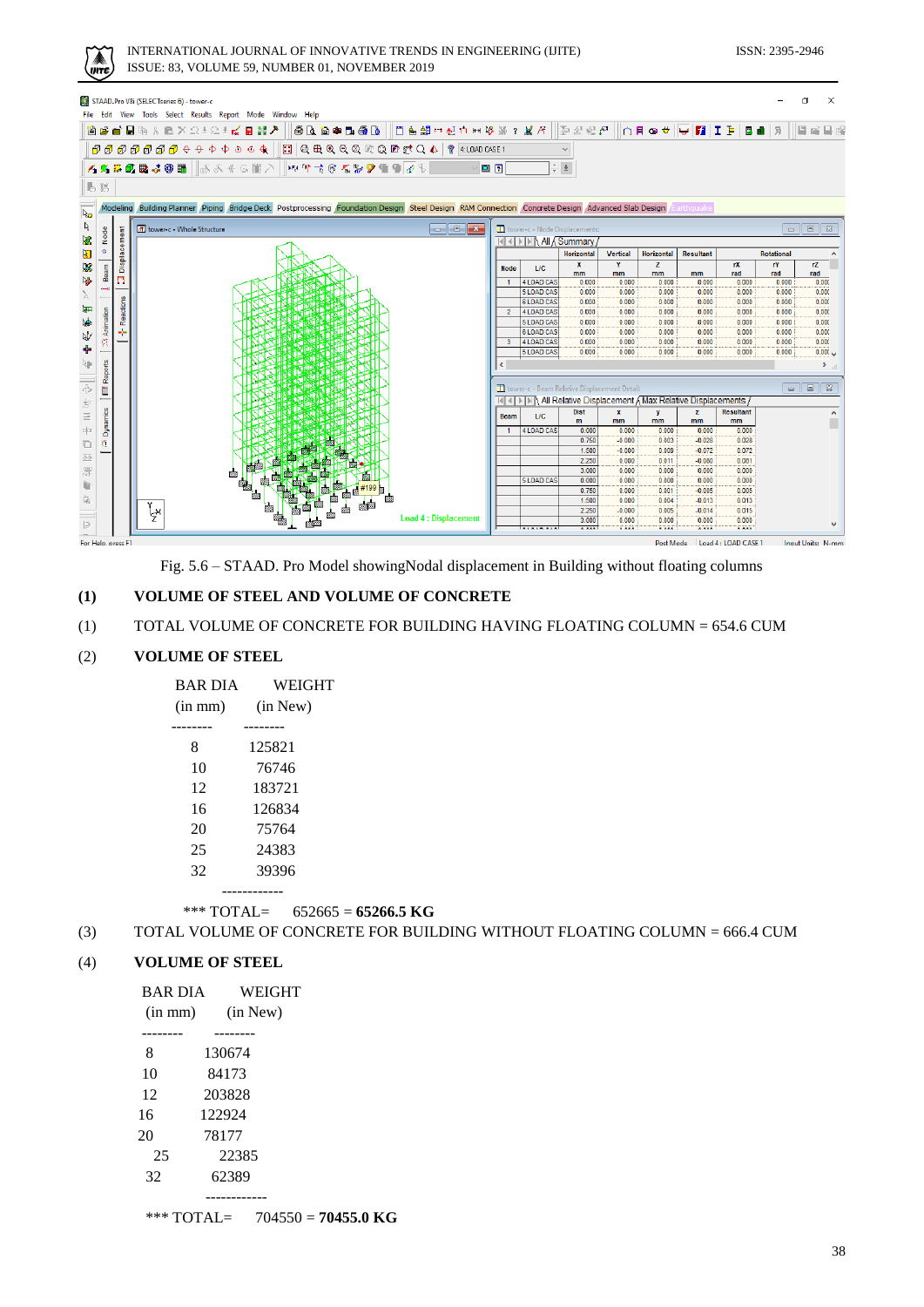





# GRAPH: - 5.2 MAXIMUM MOMENT IN COLUMN FOR BUILDING WITHOUT FLOATING COLUMNS

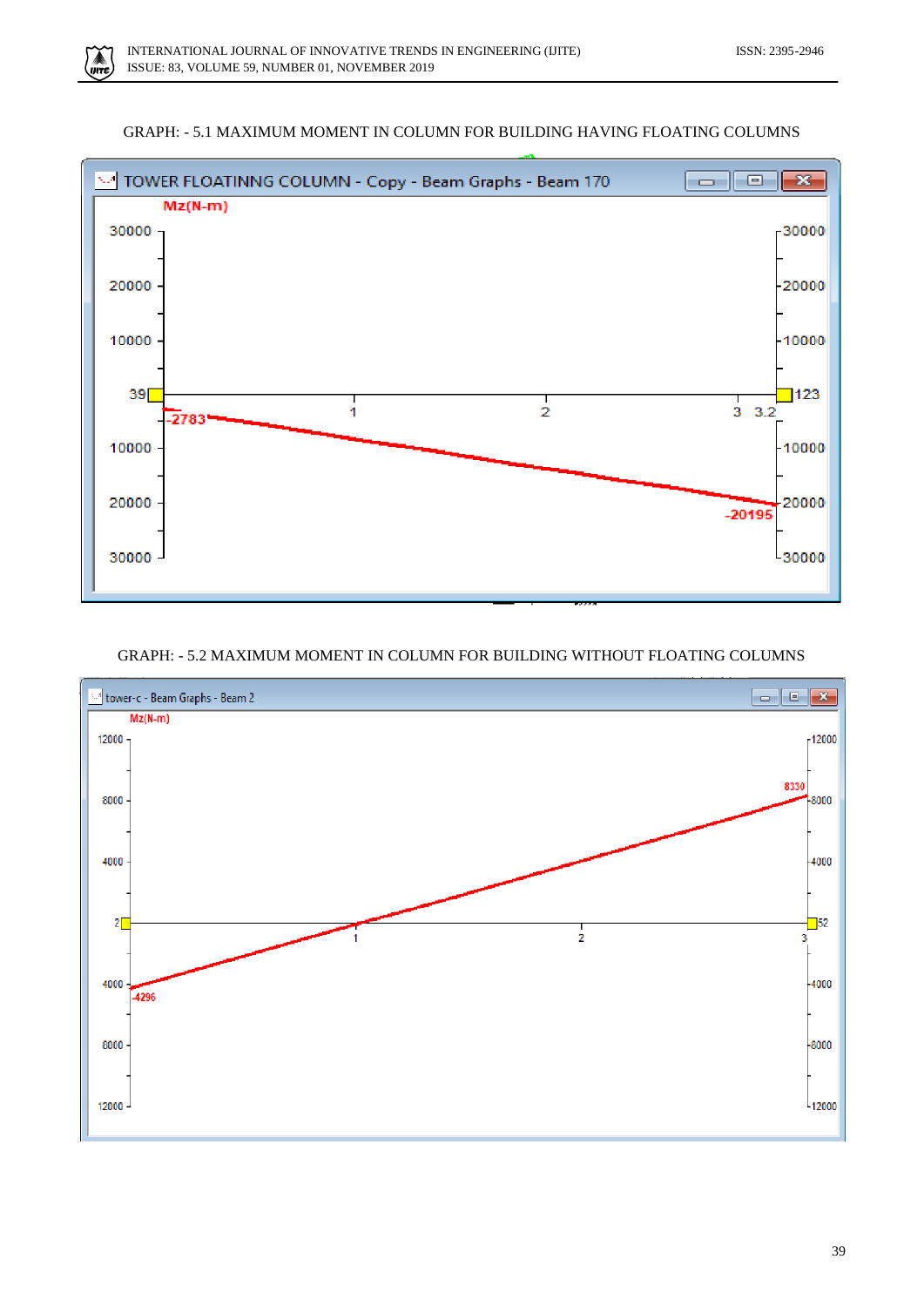◭ .<br>IIITE





# GRAPH: - 5.4 MAXIMUM MOMENT IN BEAM FOR BUILDING WITHOUT FLOATING COLUMNS

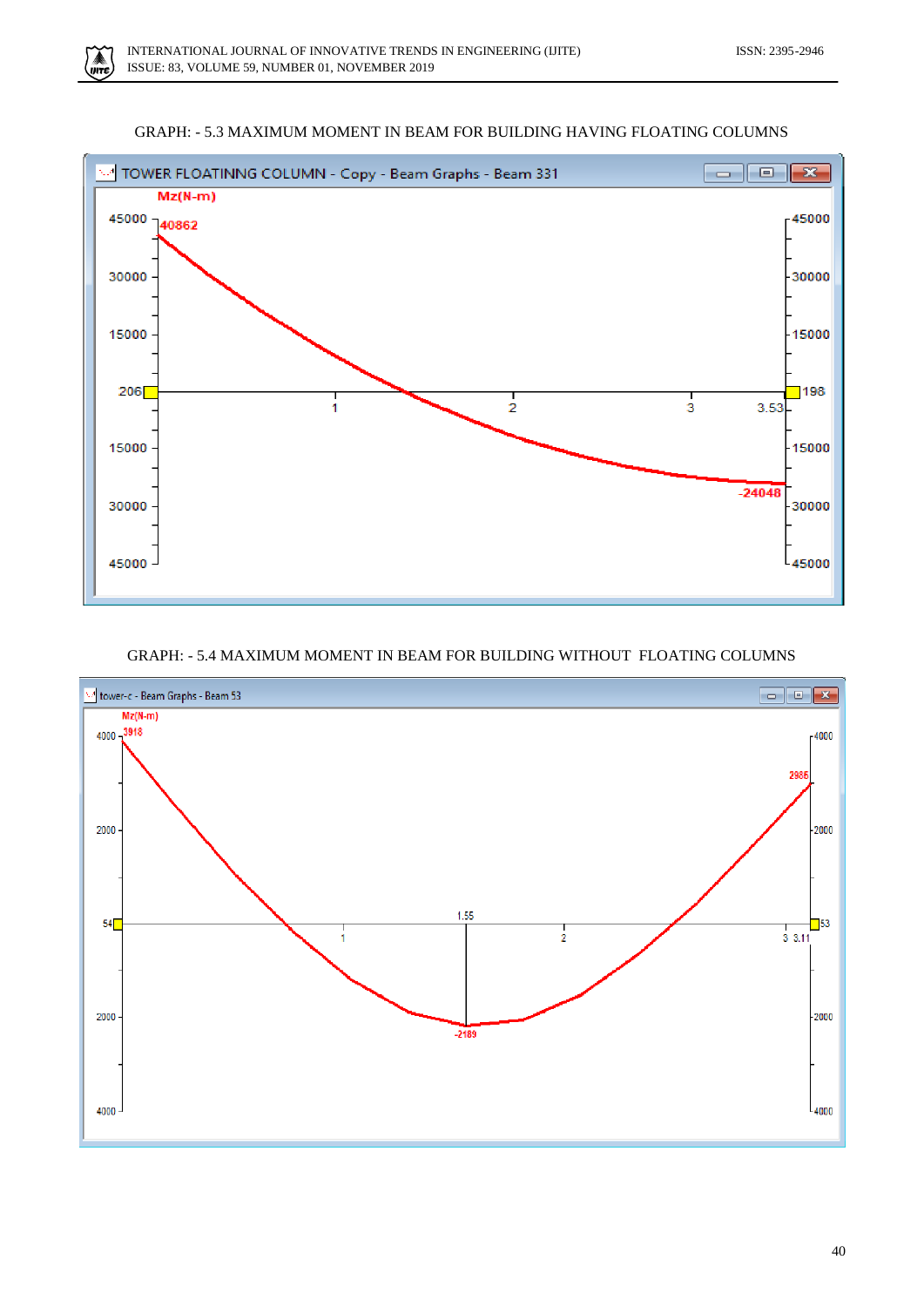◭ .<br>IIITE

# GRAPH: - 5.5 MAXIMUM SHEAR FORCE IN COLUMN FOR BUILDING HAVING FLOATING COLUMNS



## GRAPH: - 5.6 MAXIMUM SHEAR FORCE IN COLUMN FOR BUILDING WITHOUT FLOATING COLUMNS

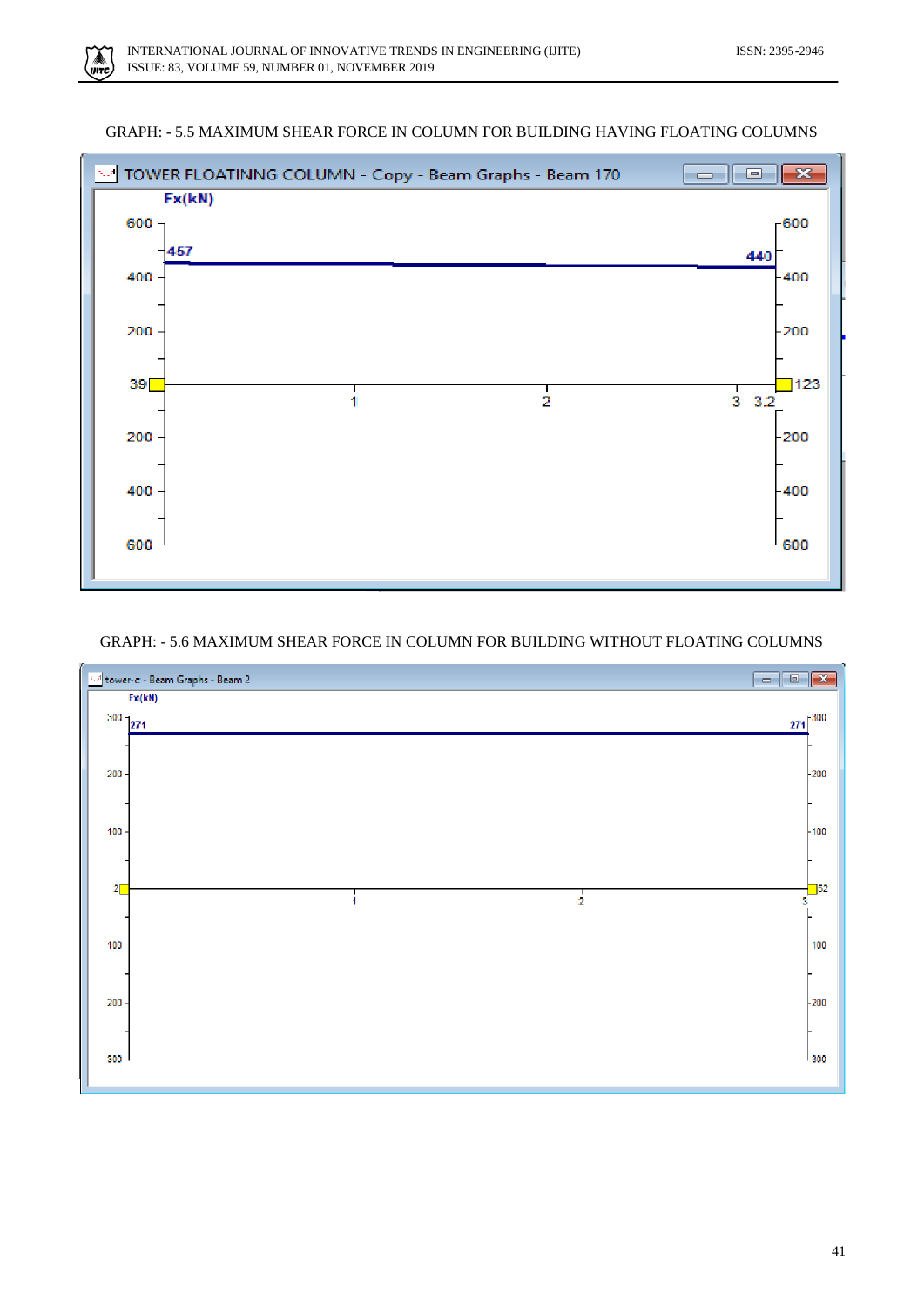mte





# GRAPH: - 5.8 MAXIMUM SHEAR FORCE IN BEAM FOR BUILDING WITHOUT FLOATING COLUMNS